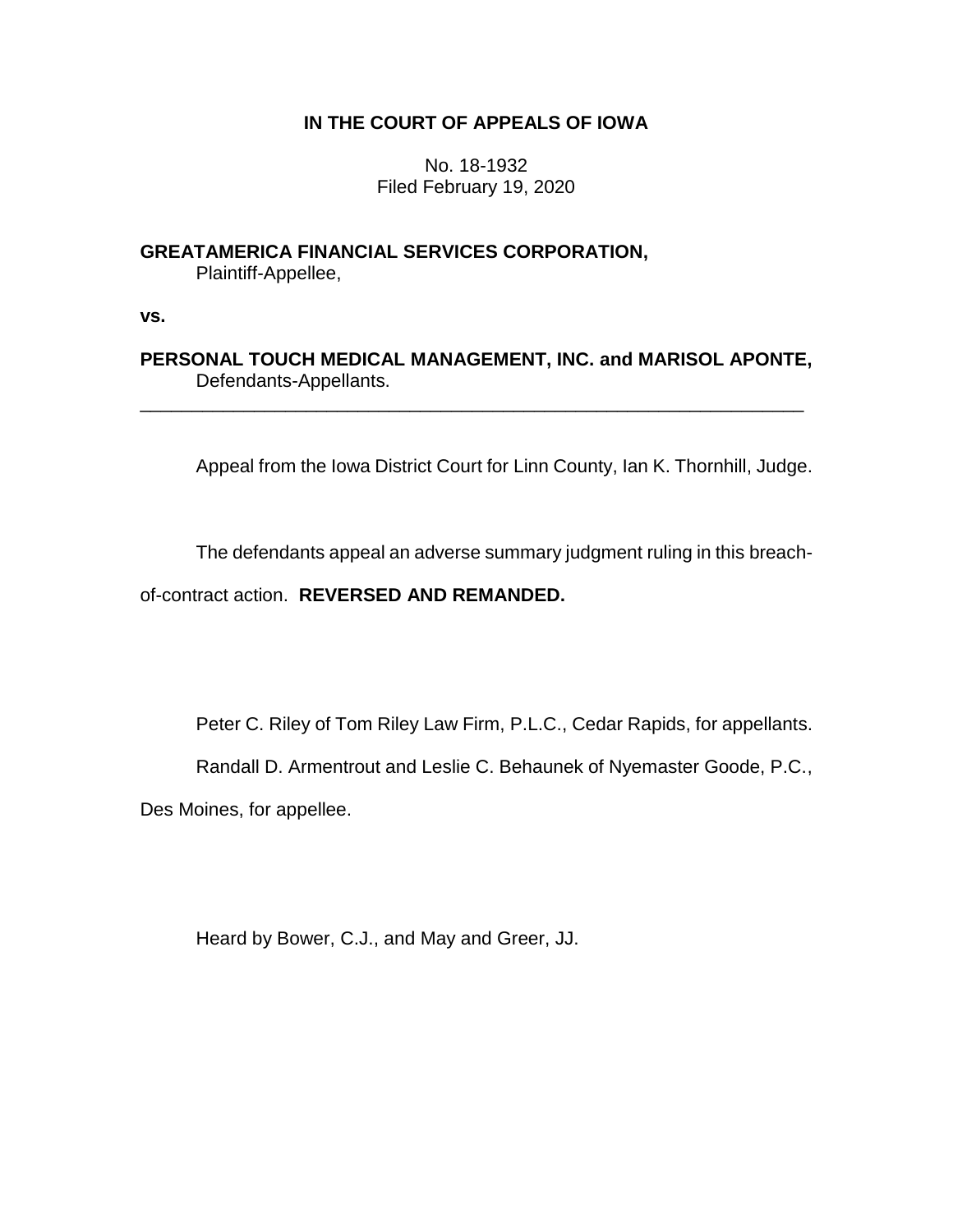### **BOWER, Chief Judge.**

The defendants, Personal Touch Medical Management (PTMM) and Marisol Aponte (Aponte), appeal from an adverse summary judgment ruling in this breach-of-contract action brought by GreatAmerica Financial Services Corporation (GreatAmerica). The defendants assert the district court erred in granting summary judgment as there remain genuine issues of material fact as to whether there is a valid contract between the parties. They also challenge the court's award of attorney fees. Because GreatAmerica has not proved a breach of contract as a matter of law, we reverse and remand for further proceedings.

## **I. Background Facts and Proceedings.**

PTMM is a New York management services organization that offers a number of administrative services to medical professionals, including the medical practice of Mujibur R. Majumder, MD, P.C. of Bronx, New York.

On May 21, 2015, Aponte, the chief executive officer of PTMM, signed a software and services term sheet for PTMM offered by a vendor, InSync Healthcare Solutions, LLC (InSync). The software was to be used to assist with practice management ("PM") and electronic medical records ("EMR") for PTMM's clients, including Mujibur R. Majumder, MD, P.C. The term sheet signed by Aponte provided: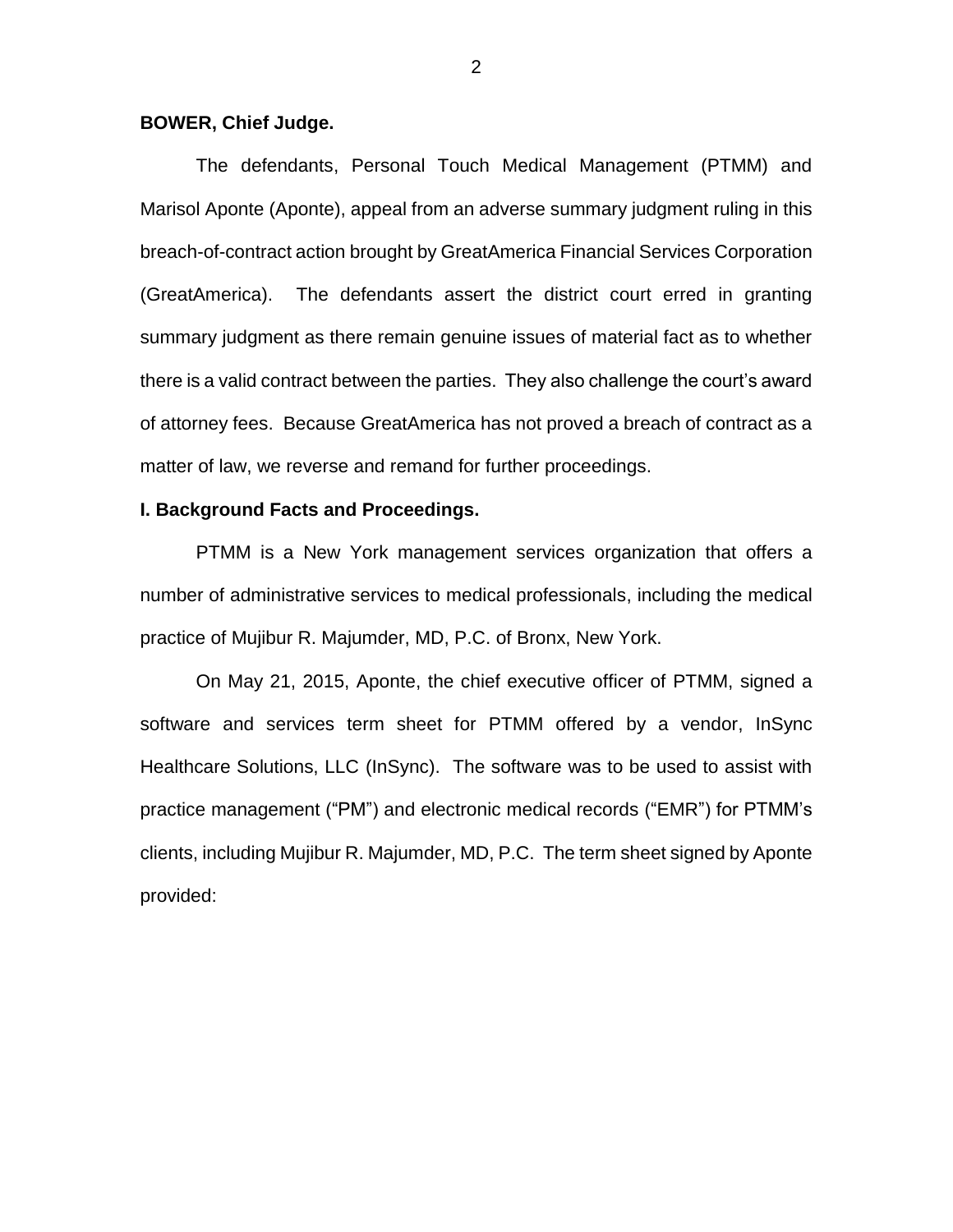|                                                        | InSync PM+EMR    |
|--------------------------------------------------------|------------------|
|                                                        | License Purchase |
| License term                                           | License purchase |
| <b>Total Upfront Costs</b>                             | \$0              |
| <b>Monthly Payment/Provider</b>                        | \$130            |
| <b>Monthly Payment</b><br>(for All Licensed Providers) | \$650            |
| Number of Monthly Payments                             | 60               |
| 3rd Party Fees                                         | \$75             |

Roland Therriault, the vice president of sales, signed the term sheet on behalf of InSync on May 27, 2015.

GreatAmerica is an Iowa corporation that provides financing to companies that desire to acquire business equipment or software for commercial use. Two GreatAmerica documents dated June 6, 2015—a "Software Finance Agreement" and a "Prefund Request and Authorization"—for customer "Mujibur R Majumder, MD, P.C." and vendor "InSync Healthcare Solutions" show a signature in the area entitled "customer's authorized signature" next to the printed customer "name & title" of "Mujibur Majumder."

The GreatAmerica software finance agreement provides for sixty months of monthly payments of \$649.97. It states in bold and capital letters, "THIS AGREEMENT IS NON-CANCELABLE AND IRREVOCABLE. IT CANNOT BE TERMINATED."

The prefund request contains the following language:

By your execution of this Prefund Request and Authorization (the "Prefund Request"), you hereby request that GreatAmerica . . . pay to your Vendor all, or a substantial portion (as indicated by your Vendor), of the amount your Vendor has invoiced us (or you) for the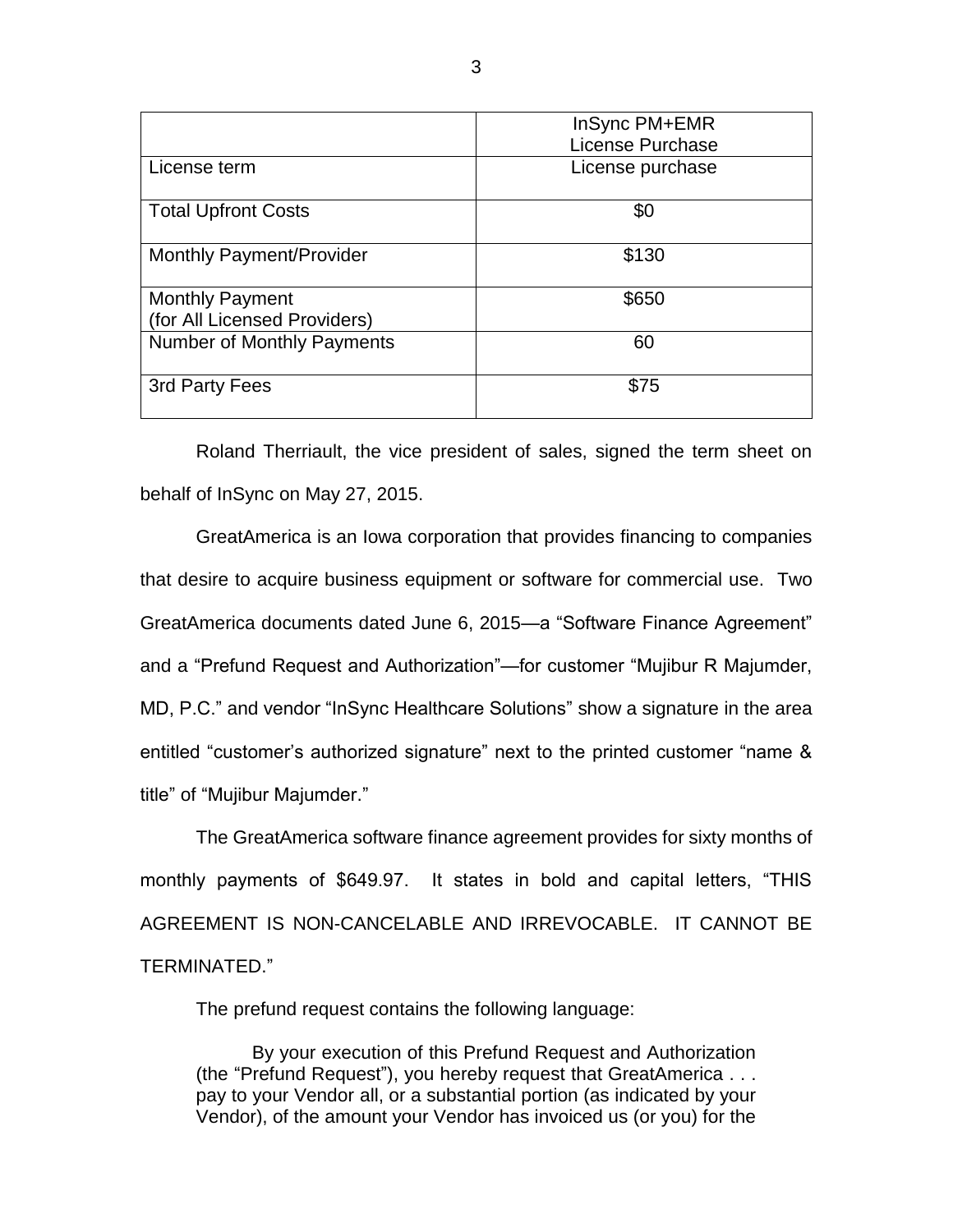items being leased and/or financed under the Agreement (the "Financed Items"), notwithstanding that you have not received some or all of the Financed Items. . . . To induce us to pay the Advance Funding Amount to your Vendor immediately, **YOU AGREE THAT YOUR OBLIGATION TO MAKE THE PAYMENTS CALLED FOR UNDER THE AGREEMENT HEREBY COMMENCES IMMEDIATELY. YOU FURTHER AGREE THAT YOUR OBLIGATION TO MAKE THE PAYMENTS CALLED FOR UNDER THE AGREEMENT IS UNCONDITIONAL AND THAT YOU WILL TIMELY PERFORM ALL SUCH OBLIGATIONS WITHOUT ANY CLAIM OF SETOFF, EVEN IF: (A) YOU DO NOT RECEIVE SOME OR ALL OF THE FINANCED ITEMS; (B) THE FINANCED ITEMS ARE RECEIVED BY YOU, BUT NOT ON A TIMELY BASIS; AND/OR (C) THE FINANCED ITEMS DO NOT, AT THE TIME OF YOUR RECEIPT OR THEREAFTER, OPERATE PROPERLY, ARE INEFFECTIVE, OR THERE IS ANY OTHER NONCONFORMANCE IN ANY SUCH FINANCED ITEM**. . . .

On November 23, 2016, GreatAmerica filed suit against Mujibur R.

Majumder, MD, P.C. and Mujibur R. Majumder (hereinafter collectively MRM),

alleging breach of the software finance agreement, breach of guaranty, and unjust

enrichment. MRM answered, denying the allegations.

In April 2017, GreatAmerica moved to amend the petition to add a

fraudulent-misrepresentation claim against PTMM and Aponte based upon an

affidavit provided by Aponte and produced by MRM. In the affidavit Aponte states:

(4) I am the Chief Executive Officer of Personal Touch Medical Management, Inc.

(5) I have been so engaged for [seven] years.

(6) In the course of my duties as CEO of Personal Touch Medical Management, Inc. I have come to know Mujibur R. Majumder, M.D.

(7) Mujibur R. M[a]jumder, M.D. is not, either personally or in conjunction with Mujibur R. Majumder, M.D. P.C. an owner, stockholder, employee, subject to or affiliated with the management of Personal Touch Medical Management Inc. in any way.

(8) Dr. Majumder is a contracted service provider of Personal Touch Medical Management, which does not have any authority over him personally or his professional corporation in any way.

(9) I had no authority with nor was I granted any authority or permission from Dr. Majumder or anyone affiliated with him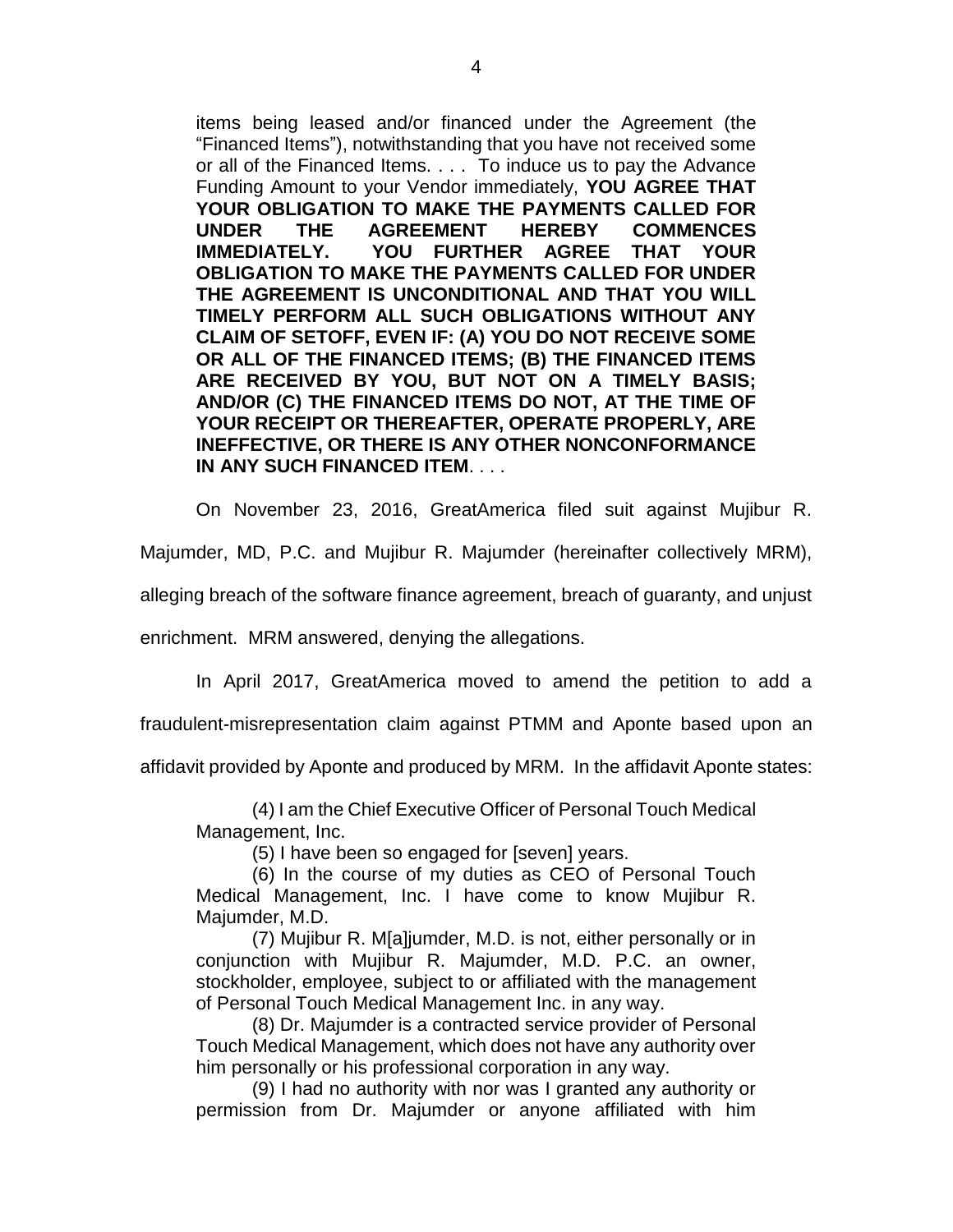personally or through his Professional Corporation to act on his behalf, sign his name, contract, commit or bind him in any way, either personally or corporately.

(10) Dr. Majumder did not participate in any way in the creation or course of any business relationship between Personal Touch Medical Management, Inc. and InSync Healthcare Solutions, LLC.

(11) Dr. Majumder did not participate in any way in the creation or course of any business relationship between Personal Touch Medical Management, Inc. and GreatAmerica Financial Services Corporation.

(12) To the best of my knowledge, Dr. Majumder did not participate in any way in the creation or course of any business relationship between GreatAmerica Financial Services Corporation and InSync Healthcare Solutions, LLC.

(13) Dr. Majumder did not direct, solicit or otherwise participate in the preparation of the documents referred to in the Plaintiff's lawsuit.

(14) The signatures that the Plaintiff purports to be Dr. Majumder's are not his. I signed them as I described in detail in my letter dated October 28, 2016, $[1]$  a copy of which is attached and

Dear Ms. Zirtzman,

 $\overline{a}$ 

First and foremost, thank you for the extension granted to us late last week. This has afforded us the ability to further research the relationship between InSync[ ], GreatAmerica, Dr. Majumder and Personal Touch Medical Management.

We're an organization that takes our debts, and our monthly obligations seriously.

In reviewing the situation with InSync[ ]/GreatAmerica, many questions and concerns have arisen.

First and foremost, at no time did Dr. Majumder authorize the purchase or lease of any software from lnSync[ ]. Further, at no time did Dr. Majumder sign or otherwise authorize any agreement with GreatAmerica to finance such a purchase.

Let me give you the background to this situation.

[PTMM] is a management services organization that offers a number of administrative services to medical professionals. Dr. Majumder is a client of ours. We decided to contract with lnSync for Practice Management software and an Electronic Health Record System, for the benefit of a number of our clients. The plan we wished to obtain was a monthly subscription plan, not a lease or purchase.

I have contracts in front of me as I write this letter. It appears that I signed the original InSync[ ] PRACTICE MANAGEMENT contract on 05/27/2015. Roland Therriault, VP Sales signed on InSync[ ]'s behalf. I then signed another, similar PM contract with modifications on 11/13/2015. It looks like there were dollar adjustments when compared to the original PM contract.

<sup>&</sup>lt;sup>1</sup> The October 28, 2016 letter provides: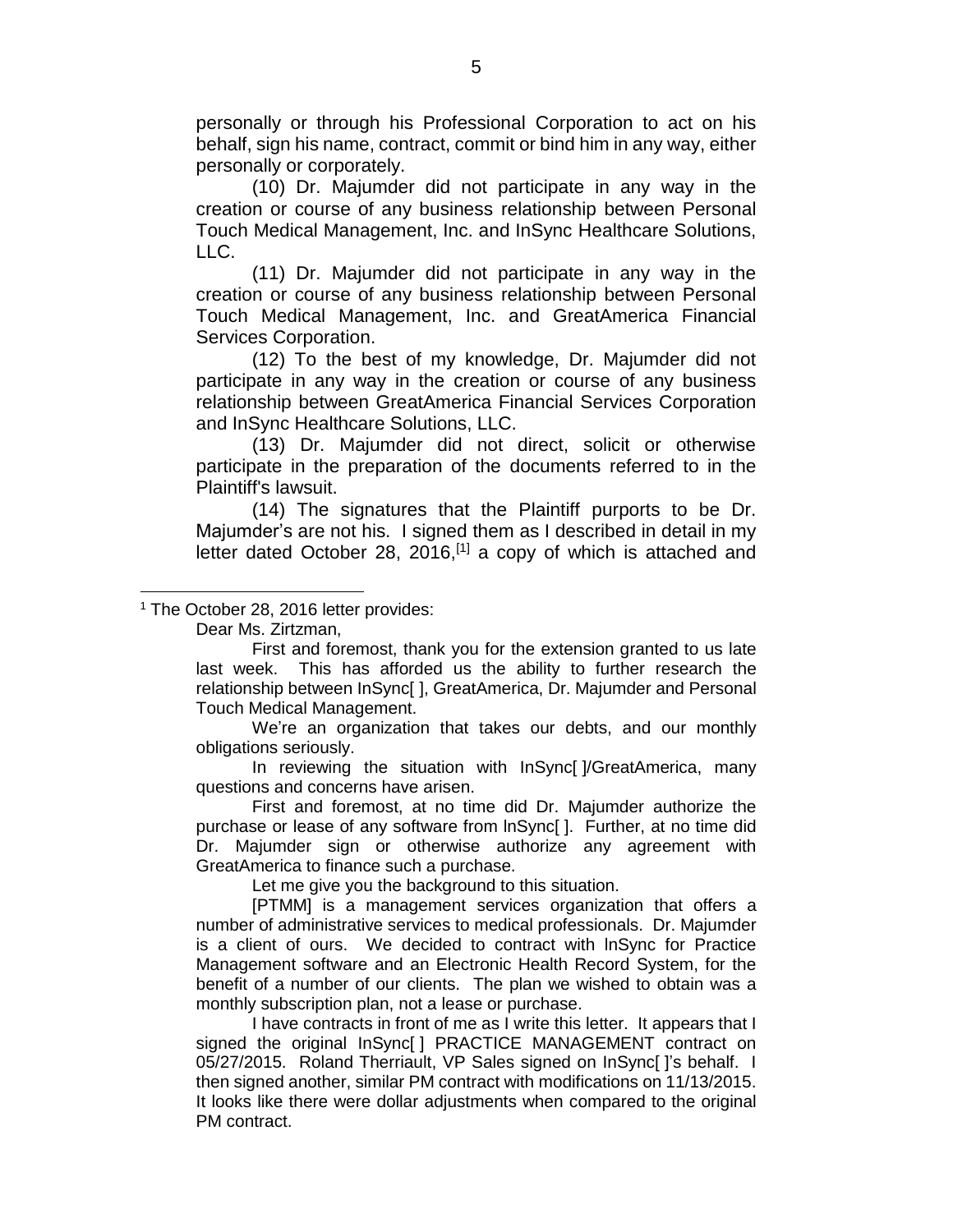incorporated by reference herein. I did not have his permission to do so.

(15) Despite repeatedly advising GreatAmerica of the above facts, they have continued to pursue and harass Dr. Majumder in this matter.

I am astounded and quite concerned that the contract documents that I have in my possession contain only a brief description of the software modules desired, with costs. There are NO general terms and conditions, so that these documents standing alone, do not represent legally enforceable contracts. Looking into this further, it seems the "general terms and conditions" or the primary contract is contained in an End User License Agreement that is required at every login.

 $\overline{a}$ 

I hardly need to say it, but this is highly unusual, and in fact quite irregular, in business software contracts. I have never before encountered this situation in over three decades of business experience. There are so many problems with this approach, I hardly know where to begin. Let me confine myself to some of the more obvious and troubling aspects.

First, I have no copy of the agreement with my signature on it. Second, this approach allows the software company to change the terms and conditions of the contract at any time, without notice or adequate opportunity for the user to review. A busy practitioner is not going to review a contract every time he/she logs in. And finally, the practitioner agreeing to the contract may have no authority to do so, as in this case.

If, in fact, InSync has a valid hard copy contract with my signature on it, please have them send a copy to me for my review.

It is at this point that GreatAmerica becomes involved, much to my surprise. In the beginning of June 2015 InSync[ ] sent a trainer to the PTMM location to do on-site training for the new InSync[ ] EMR activation/install. At the completion of the training, the trainer (I think it was a Ms. Laura Jurgens) passed a new, never previously discussed form to me, saying that InSync[ ] needed to know the physician who would be using the EMR. At no time was I informed that this was a contract for financing a purchase of the software, a purchase that I never desired or requested; at no time was GreatAmerica mentioned; at no time did I agree to such a transaction. I did write in the name of Dr. Majumder on the form, thinking it was informational only.

The form has tiny print and confusing language. My impression is, this was a "sign here" tactic in a fast paced medical environment with ample distraction to ensure lack of proper review. That the contract hand-off was done at the completion of training as opposed to at the beginning further illustrates the "bait and switch" aspects of the situation.

It appears to me that InSync[ ] and GreatAmerica are co-conspirators in a highly suspect and predatory scheme to take advantage of medical professionals who are not well versed in business practices and the law. Medical professionals, in fact, like my clients, who depend on me to protect them from abusive practices such as these.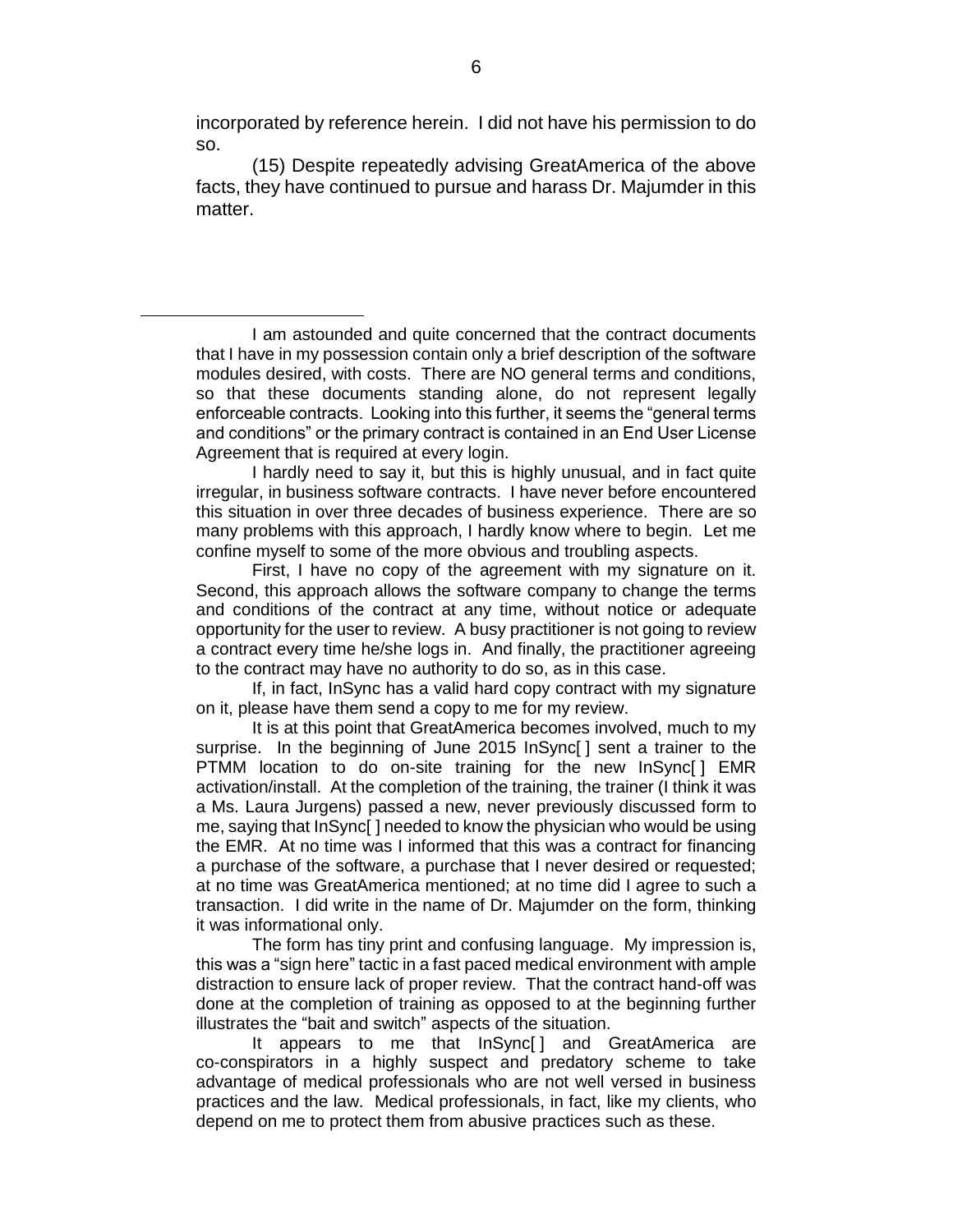The court allowed the amendment. Aponte and PTMM filed their answer generally denying the allegations and including a number of affirmative defenses, including that the alleged contract is void for lack of acceptance or meeting of the minds and that GreatAmerica engaged in unfair and deceptive trade practices.

On August 21, 2017, the MRM defendants filed a motion for summary judgment.

On August 28, GreatAmerica dismissed its claims against the MRM defendants without prejudice.

Aponte and PTMM filed an amended answer to a paragraph of the amended petition ("After [contract] default, Aponte alleged that she signed Majumder's name on the Agreement without his permission."), which includes the following statement:

Denied as phrased. As should be clear from the April 3, 2017 Affidavit of Marisol Aponte, which incorporates her October 28, 2016 letter to Rita Zirtsman of GreatAmerica Financial Services Corporation, Aponte did not have any authority to bind Dr. M[a]jumder or his professional corporation to any contract and Aponte did not understand she was signing a contract or agreement, but that the person she believed at the time to be a trainer for the InSync Trainer asked her to write in the name of the doctor who would be using the software and Aponte did not understand she was signing any contract agreement on behalf of Dr. M[a]jumder, herself, the corporation she represents, or anyone else.

The amended answer also added an affirmative defense that Aponte "was induced by fraudulent misrepresentations of [GreatAmerica's] representative when she wrote 'Dr. M[a]jumder' on certain documents at the request of [GreatAmerica's] representative or agent." A counterclaim was also included. Further amendments to the pleadings were offered and allowed.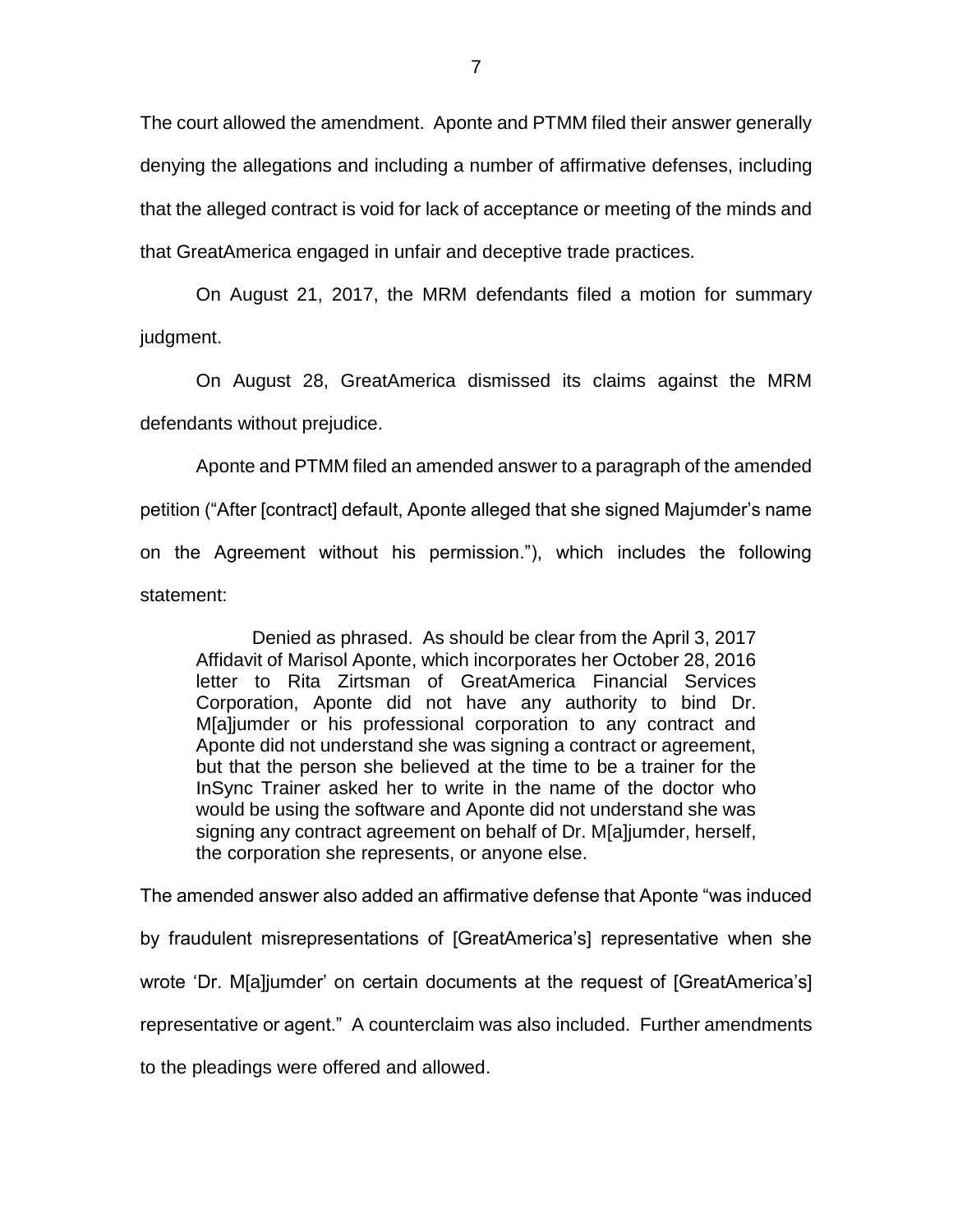On June 25, 2018, GreatAmerica filed a motion for summary judgment on its amended claims of breach of contract by PTMM, breach of guaranty by Aponte, and fraudulent misrepresentation concerning both PTMM and Aponte. The defendants resisted. In reply to the resistance, GreatAmerica asserted, "The court should reform the [software financing] agreement to be in the names of PTMM and Aponte to accurately reflect the true intent of the parties."

The district court proceeded to enter its ruling without hearing. With respect to the fraud claim, the court found factual questions remained including Aponte's intent at the time of forming the contract and whether GreatAmerica justifiably relied on the signature of MRM. With respect to Aponte's intent, the district court wrote:

It is not for the court to assess at this juncture what facts appear more plausible, or what Ms. Aponte knew or intended. The court believes that there are two possible inferences to be drawn from the facts on this issue and the Court is obligated to deny summary judgment to the Plaintiff on that basis.

As for the issue of justifiable reliance, the court wrote,

It is not clear to the court what exactly Dr. Majumder was told, or what he verified if they did in fact talk to him on the phone. There was an inconsistency in the address for the doctor and that fact was sufficiently obvious that GreatAmerica should have fully verified that they had approval of the contract. There remains a fact question as to whether they did so.

The court then considered the breach-of-contract claim noting, "[T]he question before the court is whether the defendants can be held liable for a breached contract and guaranty that were signed by them but not in their name and on what conditions." The court answered that question in the affirmative, finding there was a contract, a breach of contract, and a breach of guaranty.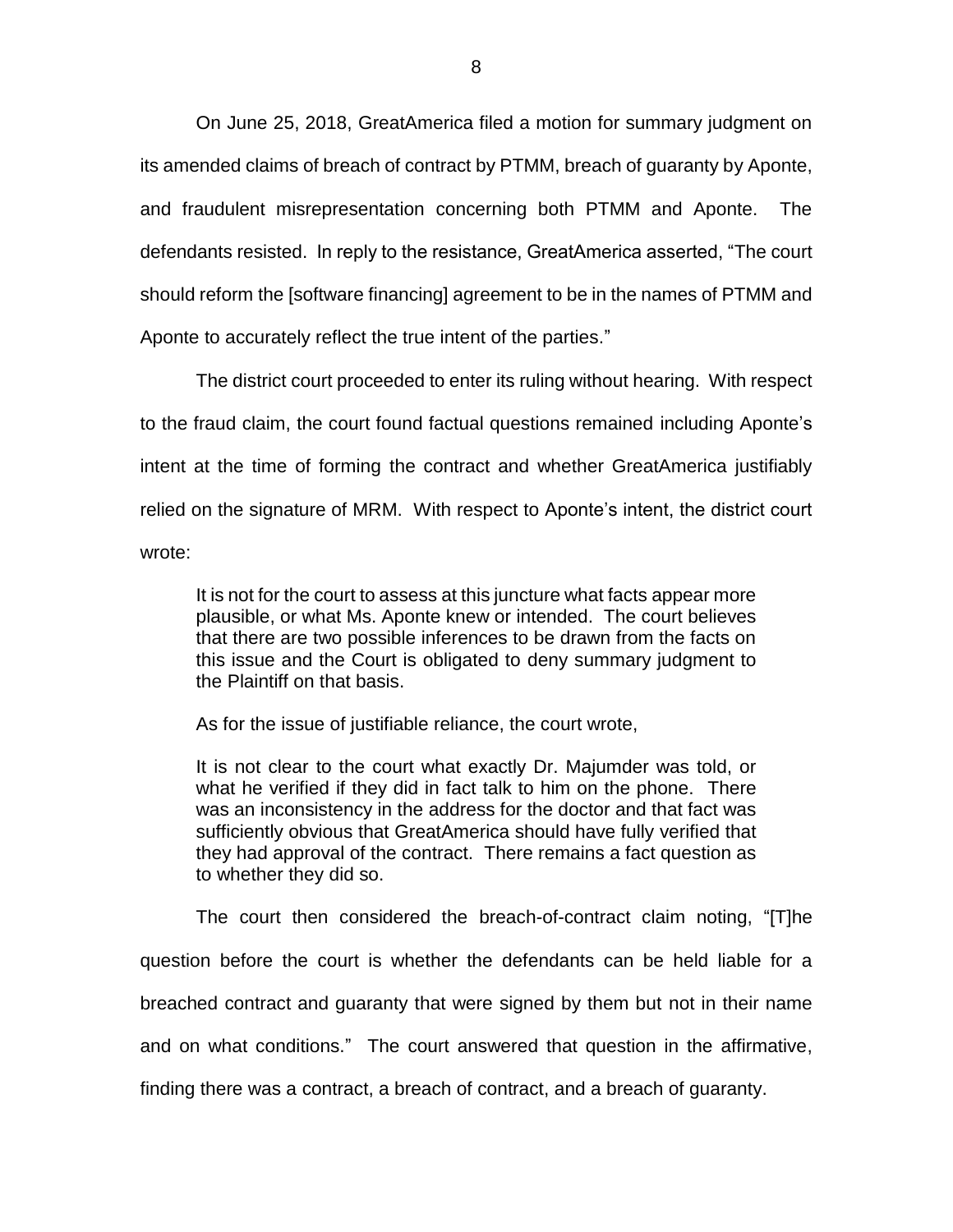Thereafter, GreatAmerica dismissed its fraud claim without prejudice. The court awarded damages to GreatAmerica in the amount of \$32,314.22, and—over defendants' objection—awarded attorney fees in the amount of \$62,543.00.

Defendants appeal.

#### **II. Scope and Standard of Review.**

We review the grant of summary judgment in favor of GreatAmerica for correction of errors at law. *See C & J Vantage Leasing Co. v. Wolfe*, 795 N.W.2d 65, 73 (Iowa 2011). Summary judgment is proper when the record reveals no genuine issue of material fact and the moving party is entitled to judgment as a matter of law. Iowa R. Civ. P. 1.981(3). The nonmoving party—the defendants are entitled to have the evidence viewed in the light most favorable to its position. *See Luana Sav. Bank v. Pro-Build Holdings, Inc.*, 856 N.W.2d 892, 895 (Iowa 2014). "Where reasonable minds can differ on how an issue should be resolved, a fact question has been generated, and summary judgment should not be granted." *Wolfe*, 795 N.W.2d at 73. "[O]ur review is limited to whether a genuine issue of material fact exists and whether the district court applied the correct law." *Id.*

#### **III. Discussion.**

On appeal, the defendants assert the court erred in finding no genuine issue of material fact existed with respect to the breach-of-contract and breach-ofguaranty claims. We agree.

GreatAmerica hangs its hat on this exchange in Aponte's deposition when asked what her intent was by ordering the software on May 21, 2015:

9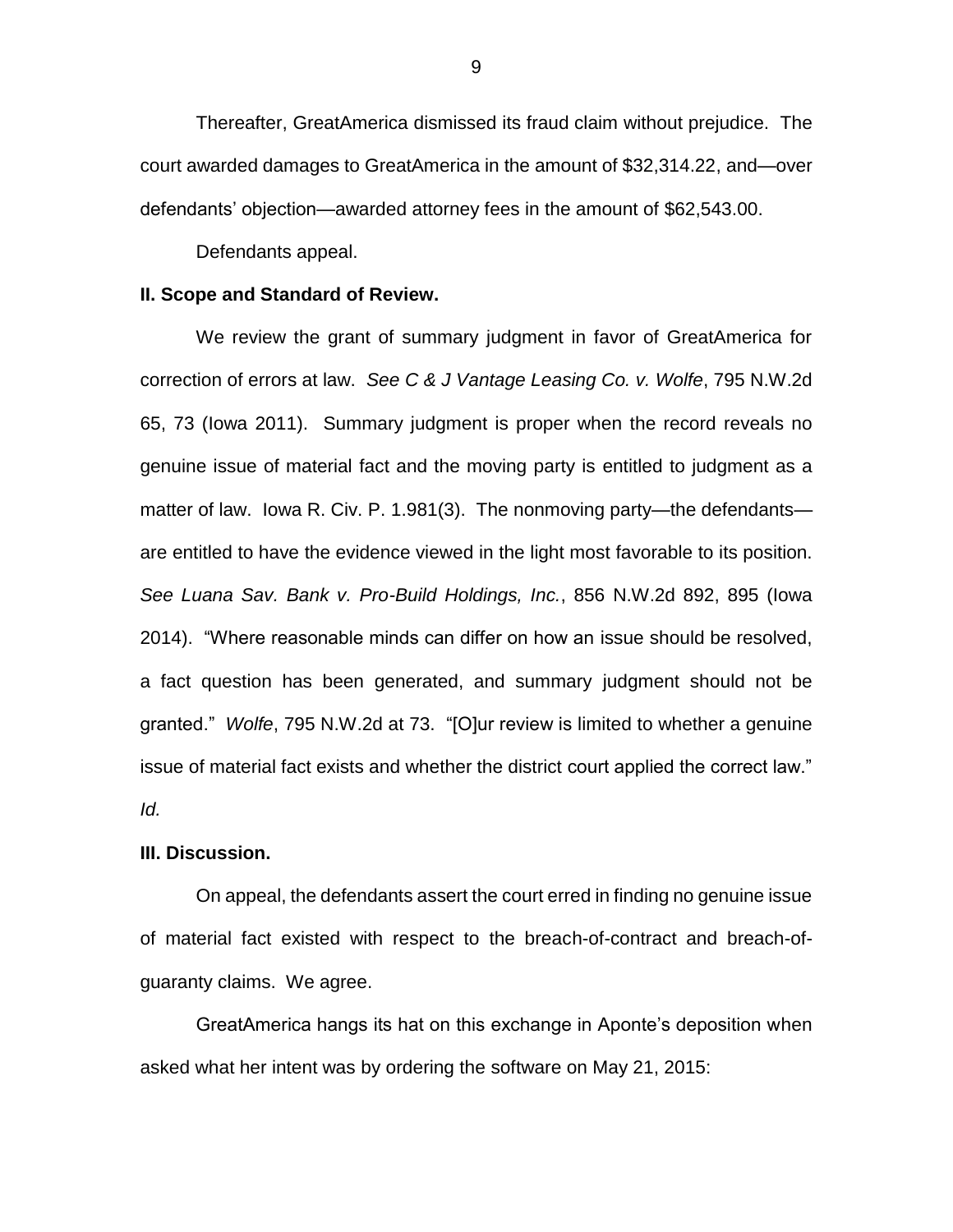Q. [W]as it your intent at that time to enter into some sort of a new contract to get electronic medical records? A: Yes.

Q: Was the intent to do it in the name of Personal Touch Medical Management? A. Yes.

We note, however, that Aponte was ordering software from InSync—not

GreatAmerica. GreatAmerica is not identified by name anywhere on the term

sheet between PTMM and InSync. Moreover, the contracts the court found to be

binding are the June 6, 2015, GreatAmerica finance agreement and prefund

request. Despite its express ruling that a factual issue remained as "what Ms.

Aponte knew or intended," the court proceeded to conclude Aponte intended to

enter a contract:

Factually, even Ms. Aponte's version of the facts seems to be that she entered into a contract for software that PTMM wanted to use and that she merely noted Dr. Majumder as the provider who would be served with the software. *In that case, it was always her intent that PTMM be bound.* The document was labeled "Agreement" and the guaranty instructs the signer to only sign if it was a personal guarantee of the obligations under the prefund authorization. Defendant argues that Ms. Aponte did not understand the nature of the contract and had no intention to bind anyone to it.

. . . Ms. Aponte had every opportunity to know what she was signing. Regardless of whose name she signed, she admits that she signed a contract, she did so with the opportunity to read it before she signed it, and doing so, she agreed to all the terms and conditions contained in that contract.

Further Ms. Aponte accepted the software, used it for at least nine months and made payments on it. It was Ms. Aponte and PTMM who used the software and not Dr. Majumder's practice or anyone else. Where an individual accepts the benefits of a contract she cannot avoid the obligations. Further, the payments that were made on the contract were signed by Ms. Aponte and written as checks from both her and from PTMM, indicating participation in the contract. Based upon the representations of Ms. Aponte in the contract and the payments that GreatAmerica received for approximately nine months, the court finds that a contract does exist between GreatAmerica and Ms. Aponte.

(Emphasis added) (citation omitted).

. . . .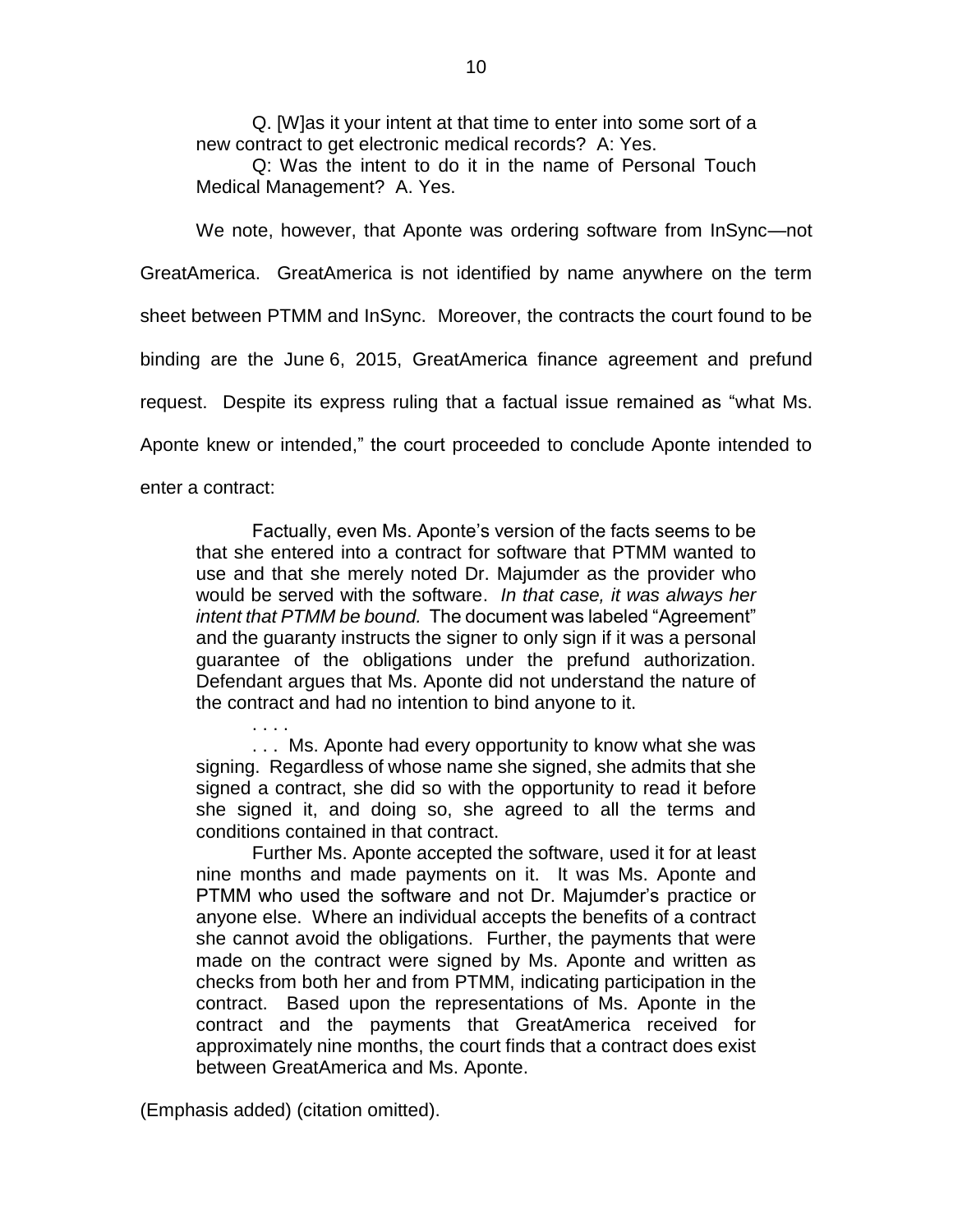The summary judgment record is not undisputed on the issue of Aponte's

intent. In her deposition, Aponte testified she often wrote Dr. Majumder's name

for purposes of billing, credentialing, and scheduling patients. With respect to June

6, 2015, she "wasn't aware [she] was signing any documents. [She] was just

writing his name as the medical provider that was going to be using the software."

With respect to paying for the software, Aponte testified:

A. At this time [June 22, 2015] I was still looking at the invoice as InSync EMR system, and I did not—at this time did not know what GreatAmerica had to do with Insync, but I just—(Interruption by court reporter.)

A. —I just viewed it as an invoice from InSync.

Q. Even though it says at the top GreatAmerica Financial Services? A. Yes, because the description is InSync EMR, and again, I was not aware that I was in a lease contract with GreatAmerica.

Q. And again, the June 6 agreements do state GreatAmerica at the top of those, Exhibits 2 and 3? A. Yes, I see it.

Q. So were you concerned at all that you received an invoice from GreatAmerica in June of 2015 if you didn't think you were dealing with a company from Iowa? A. No. I didn't think I was dealing with anyone from GreatAmerica.

Q. In fact, you paid the invoices? A. Yes. I paid it because we were using InSync and InSync was what I was given as a description in the invoice, and that's what I was aware I was paying.

Because GreatAmerica has not proved a breach of contract as a matter of

law, we reverse and remand for further proceedings. In addition, because

summary judgment was improperly granted, we vacate the award of attorney fees.

# **REVERSED AND REMANDED.**

May, J., concurs specially; Greer, J., concurs in part and dissents in part.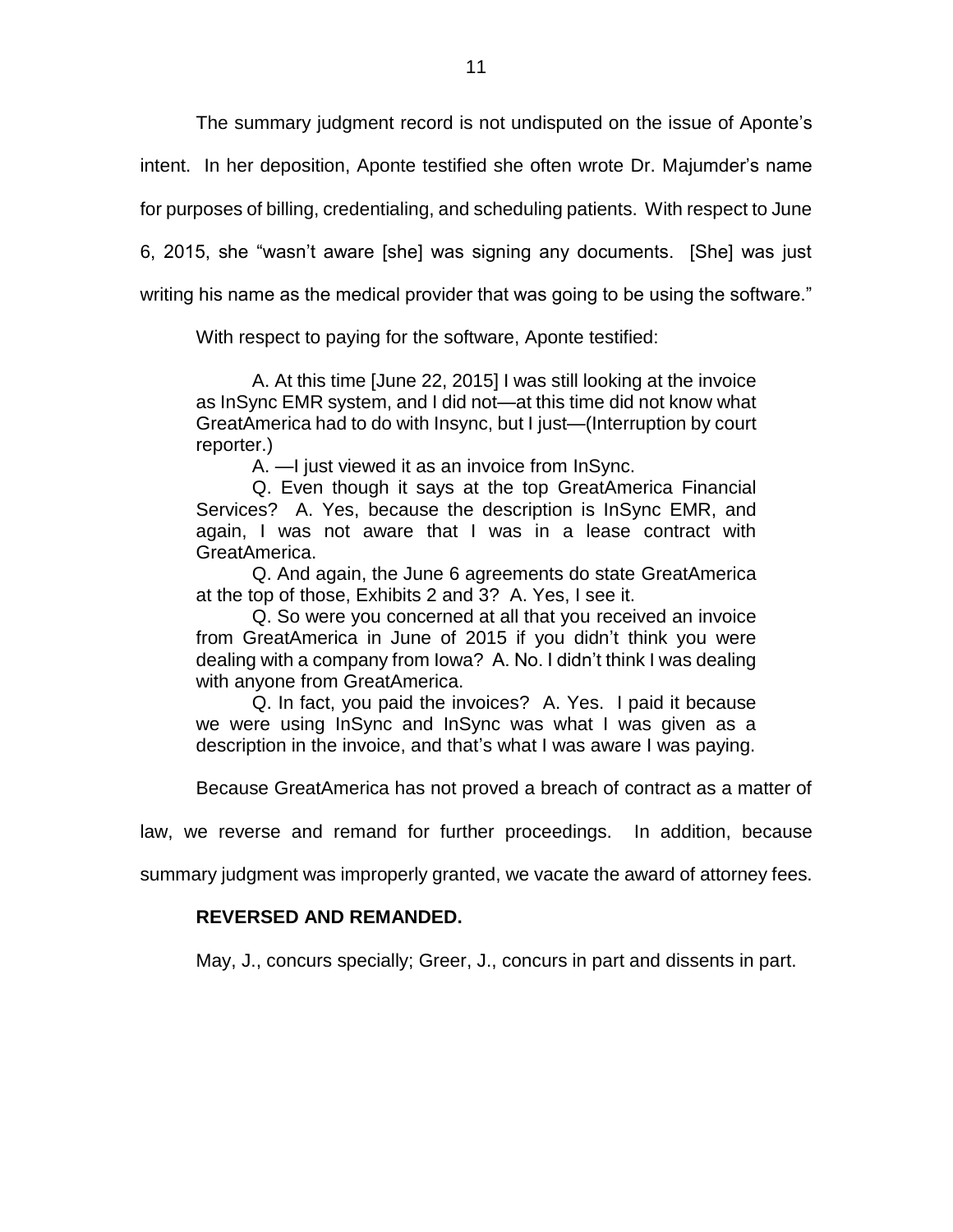**MAY, Judge** (concurring specially).

I believe we should reverse for three reasons. First, we generally enforce written contracts as they are written. Iowa R. App. P. 6.904(3)(n); *see Smith v. Stowell*, 125 N.W.2d 795, 799 (Iowa 1964) (noting our reluctance to "remake" contracts). The contract at issue is GreatAmerica's "Software Finance Agreement" (Agreement). As Aponte and PTMM correctly argue, "The plain language of the [Agreement] did not" mention Aponte or PTMM. Its words placed no obligation on Aponte or PTMM. So, as it is written, the Agreement cannot support the judgment against Aponte and PTMM.

Second, at this summary-judgment stage, I do not think we should reform the Agreement to place obligations on Aponte and PTMM. *See* Iowa R. App. P. 6.904(4)(k) (defining the limited circumstances under which reformation can be granted); *see also Kansas v. Nebraska*, 135 S. Ct. 1042, 1061 (2015) (noting "courts should hesitate, and then hesitate some more, before modifying a contract, even to remove an inadvertent flaw"). Reformation could be available if (1) the written contract—the Agreement—failed to reflect the parties' real agreement because of (2) "mistake by one party and fraud or inequitable conduct by the other." *Gouge v. McNamara*, 586 N.W.2d 710, 713 (Iowa Ct. App. 1998). As the majority correctly observes, however, there is record evidence Aponte only intended to enter a contract with InSync—not with GreatAmerica. Moreover, the record is mixed as to whether Aponte tried to deceive GreatAmerica—and, therefore, engaged in "fraud or inequitable conduct"—when she wrote Dr. Majumder's name on the Agreement. There is record evidence Aponte believed she was merely identifying Dr. Majumder as a provider for whom the software would be used.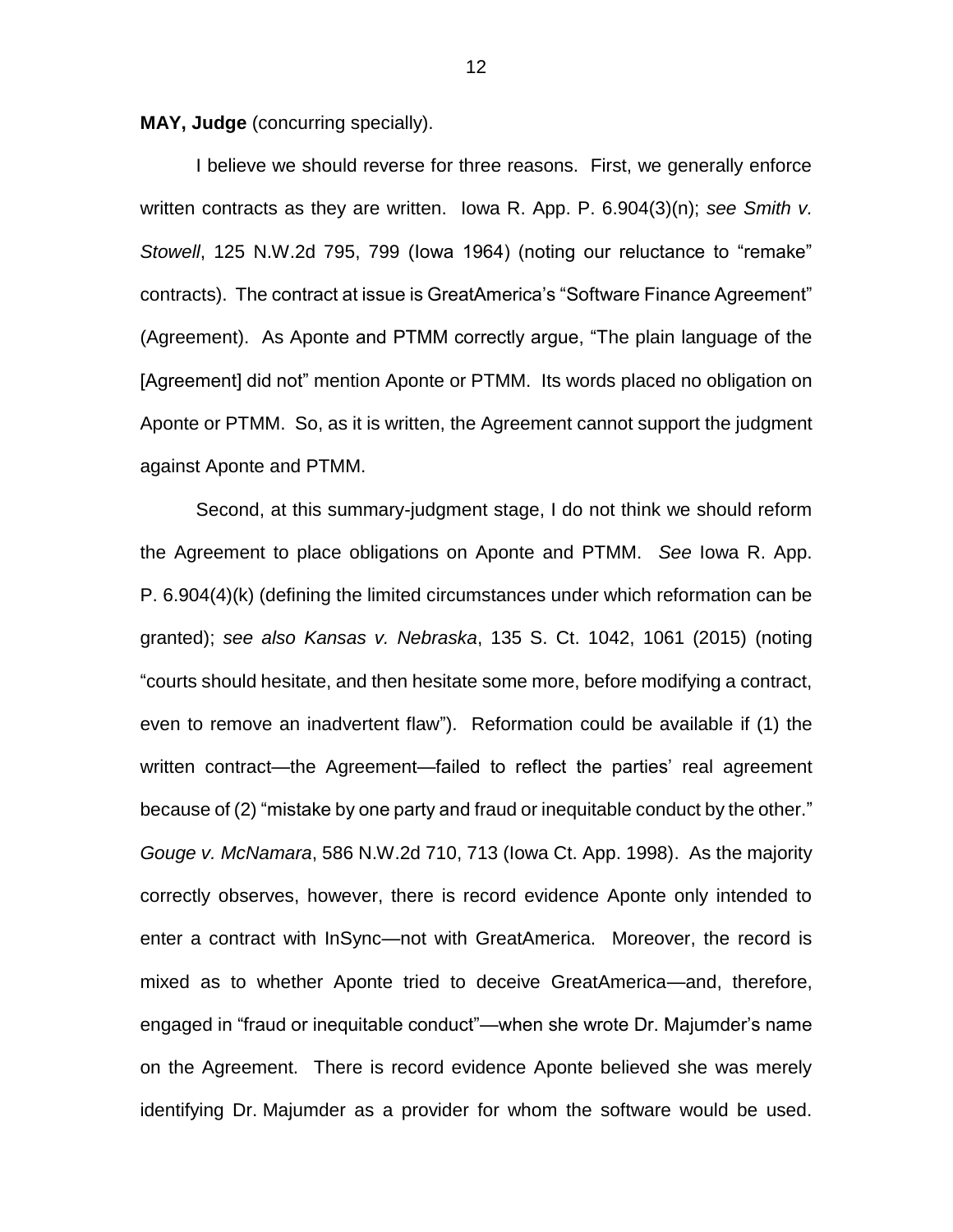While her story may seem thin, its truth or falsity cannot be determined from this paper record.

Finally, at least under these facts, I am not convinced ratification can substitute for reformation. I found no reported decision in which ratification has been used to add new obligors—like PTMM and Aponte—whom the original written contract did not identify as obligors. *Cf. Life Inv'rs Ins. Co. of Am. v. Estate of Corrado*, 838 N.W.2d 640, 642 (Iowa 2013) (addressing the question of whether a party ratifies a contract containing the party's signature that was executed by an unknown person when the party does not object to the contract or challenge the signature and accepts benefits and obligations under the contract). As far as I can tell, that is not what happened in the cases cited by GreatAmerica. *See GreatAmerica Leasing Corp. v. Wahoo Prods. of Florida, Inc.*, No. 09-CV-137- LRR, 2011 WL 1559935, at \*9 (N.D. Iowa Apr. 21, 2011) (granting judgment against defendant Wahoo on lease agreement and addendum to which Wahoo was a party); *GreatAmerica Leasing Corp. v. Davis-Lynch, Inc.*, No. 10-CV-13- LRR, 2011 WL 167248, at \*1, \*9 (N.D. Iowa Jan. 19, 2011) (granting judgment against defendant Davis-Lyncy on "C/CAMP Agreements" to which Davis-Lynch was a party); *Wells Fargo Fin. Leasing, Inc. v. Piggie Park Enters., Inc.*, No. 3:09- 1752-JFA, 2010 WL 500454, at \*3 (D.S.C. Feb. 5, 2010) (granting judgment against defendant Piggie Park on "Order Agreement and Lease Agreement" to which Piggie Park was a party); *Affiliated Corp. Servs. v. Englewood Cmty. Health Org., Inc.*, No. 98 C 7420, 1999 WL 652027, at \*1, \*4 (N.D. Ill. Aug. 20, 1999) (granting judgment against defendant ECHO on lease agreement to which ECHO was a party).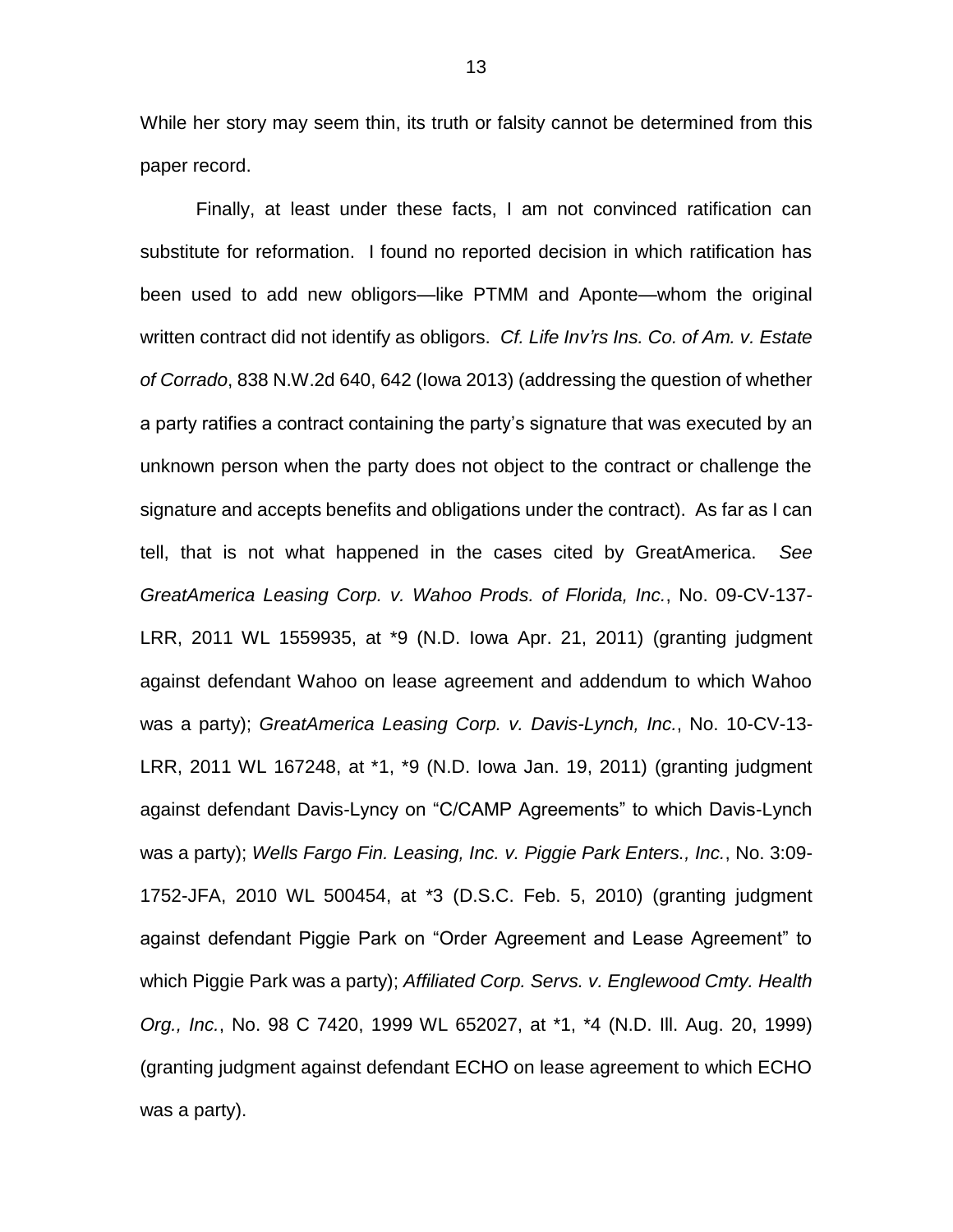To recap: the words of the Agreement did not obligate Aponte or PTMM; the current record does not allow us to reform the Agreement; and I do not think ratification can substitute for reformation. So I believe the judgment against Aponte and PTMM should be reversed.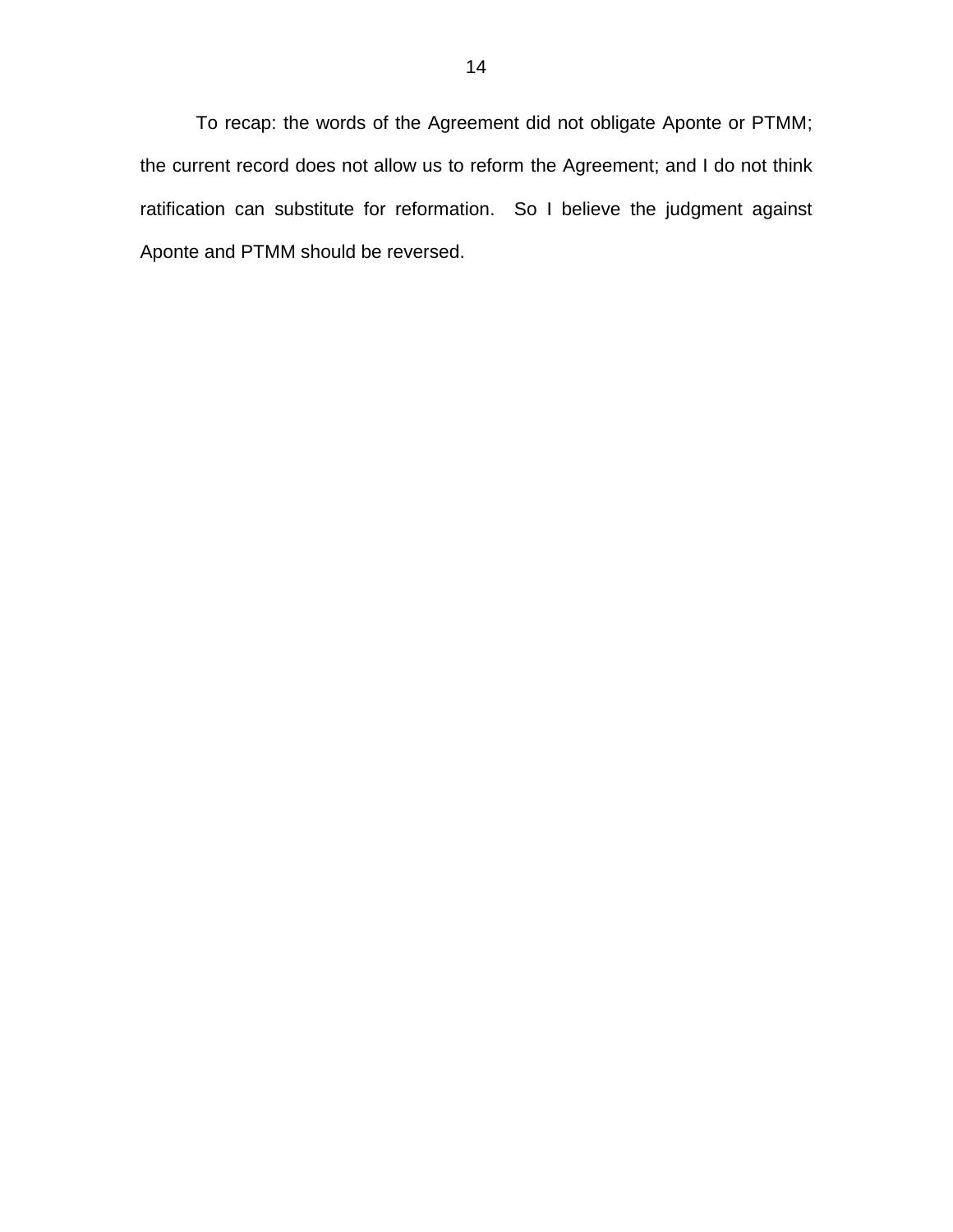**GREER, Judge** (concurring in part and dissenting in part).

I respectfully dissent in part; I would affirm the district court and grant GreatAmerica summary judgment against PTMM but not Aponte. Under the record provided to us, even though Aponte only signed the name of the customer who ultimately would benefit from the software services on the GreatAmerica agreement, by its actions, PTMM ratified and agreed to be bound to the agreement for such software. Ratification of that contract occurred when PTMM accepted the software and paid GreatAmerica for the software over many months. We have no similar record as to Aponte or that she agreed to be *personally* liable as well.

While the majority opines that the trial court ruling provided a hurdle to summary judgment, I disagree. The majority highlights the contradiction that the district court denied summary judgment on the fraud claim because "a factual issue remained as [to] 'what Ms Aponte knew or intended,'" yet granted summary judgment on the contract claim. A factual dispute as to an element of one claim does not always preclude summary judgment on another claim. Here GreatAmerica raised a breach-of-contract claim and a fraud claim. The district court rejected summary judgment on the fraud claim citing a factual issue related to Aponte's fraudulent intent. The district court explained that there were "two possible inferences to be drawn from the facts *on this issue*." (Emphasis added.) "This issue" in the fraud claim is Aponte's intent to deceive*. Spreitzer v. Hawkeye State Bank*, 779 N.W.2d 726, 735 (Iowa 2009) (noting one element of fraud requires proof that "the defendant intended to deceive the plaintiff"). As to that legal issue—fraud—the court believed that although Aponte asserted she did not intend the writing to be a signature, the court believed the two inferences were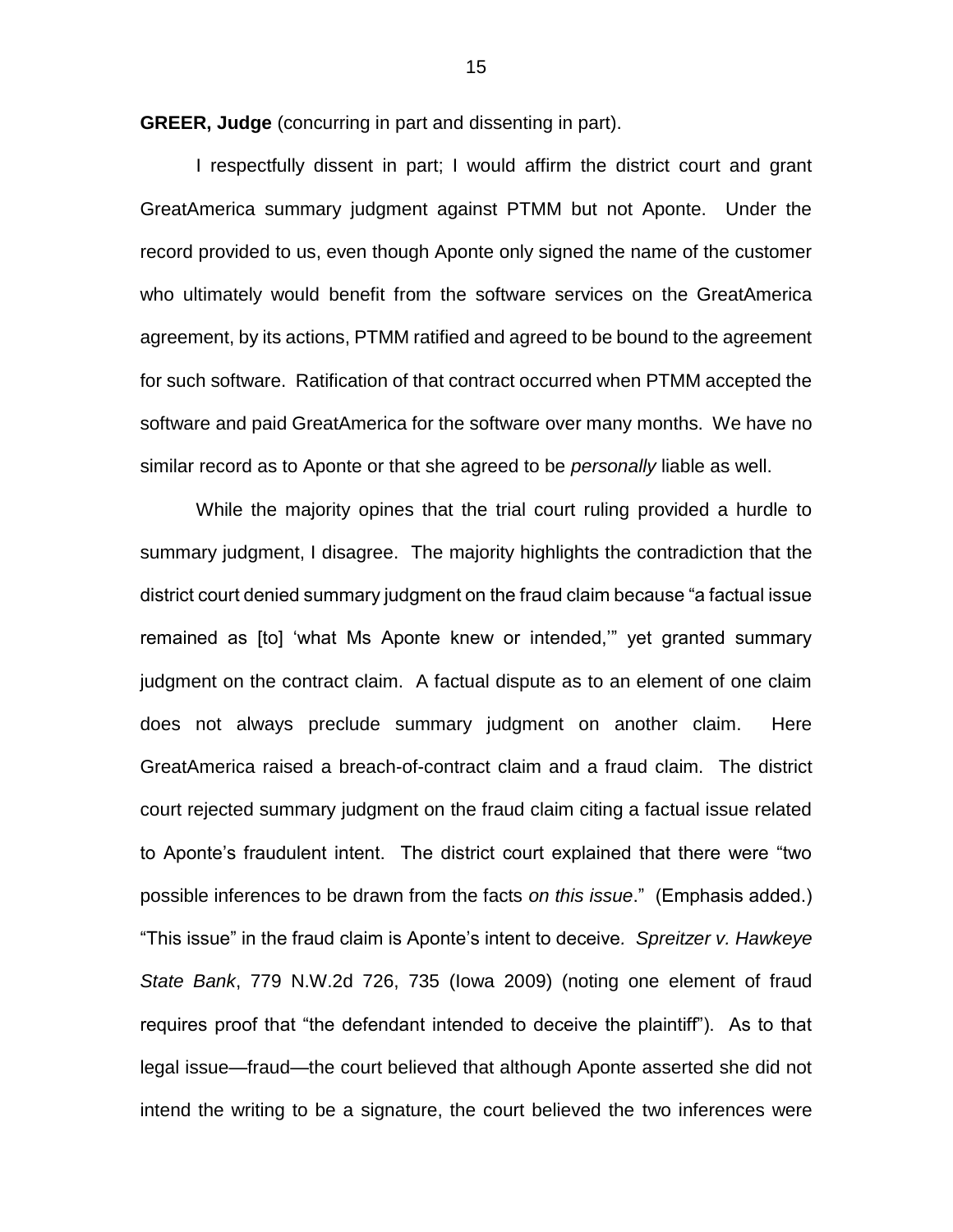"either it was merely the name of the physician associated with the practice or it was intended to be her signature." Aponte and PTMM contended this factual conflict in the fraud claim prohibited summary judgment in the contract claim. I disagree because Aponte's intent to deceive is not determinative of the contract claim under these facts.

Turning to the contract claim with PTMM, GreatAmerica was required to prove:

(1) the existence of a contract; (2) the terms and conditions of the contract; (3) that it has performed all the terms and conditions required under the contract; (4) the defendant's breach of the contract in some particular way; and (5) that plaintiff has suffered damages as a result of the breach.

*Molo Oil Co. v. River City Ford Truck Sales, Inc.*, 578 N.W.2d 222, 224 (Iowa

1998). The majority concedes that, on behalf of PTMM, Aponte said,

Q. [W]as it your intent at that time to enter into some sort of a new contract to get electronic medical records? A. Yes.

Q. Was the intent to do it in the name of Personal Touch Medical Management? A. Yes.

But the issue preventing summary judgment for the majority is that Aponte

maintains she was unaware she was signing the contracts with *GreatAmerica* for

software. Even so, we agree (1) PTMM/Aponte wanted software for her doctor

clientele, (2) that clientele included Dr. Majumder, (3) Aponte agreed she placed

Majumder's name on the document to identify him as a service provider of PTMM,

(4) Aponte confirmed she had no authority to bind Majumder on the document,

(5) PTMM wanted to purchase InSync software, (6) PTMM received and utilized

InSync software, (7) PTMM made monthly payments to GreatAmerica for InSync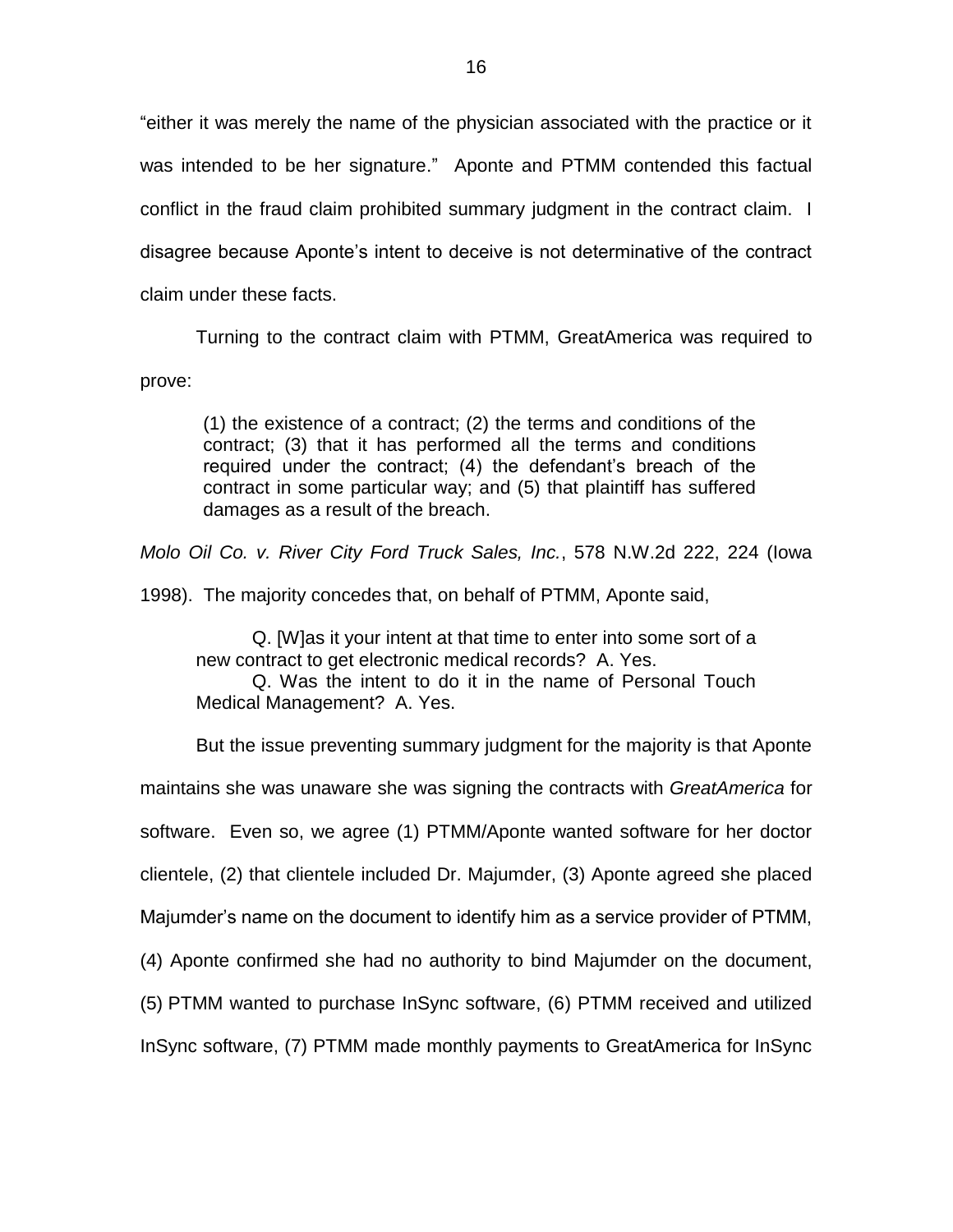software, and (8) PTMM utilized InSync software until it stopped paying the GreatAmerica invoices for the software.

Simply put, the question is: Can Aponte bind her company to a contract she has not signed while reaping the benefit of the deal? While Aponte did not sign her name on the GreatAmerica Software Finance Agreement, she did place a signature on that agreement. The argument she did not read the agreement cannot win the day.

[A] party is charged with notice of the terms and conditions of a contract if the party is able or has had the opportunity to read the agreement. A party is also bound by a document the party signs even though the party has not expressly accepted all of the contract provisions and is not aware of them.

*Advance Elevator Co. v. Four State Supply Co.*, 572 N.W.2d 186, 188 (Iowa Ct. App. 1997).

Even if we agree Aponte did not sign the agreement on behalf of PTMM, ratification may still occur. "Signature is not always essential to the binding force of an agreement. If accepted and acted upon by the parties as a binding engagement, mutuality appears without formal signature. This is elementary." *Henderson v. Henderson*, 114 N.W. 178, 179 (Iowa 1907). PTMM made nine and one-half total payments to GreatAmerica for the software product. Then PTMM breached the agreement by failing to make all payments. And because of that, GreatAmerica proved it was damaged. The district court found Aponte had ratified the contract by "accept[ing] the software, us[ing] it for at least nine months[,] and ma[king] payments on it."

Our supreme court has said, "Ratification is the affirmance by a person of a prior act which did not bind him but which was done or professedly done on his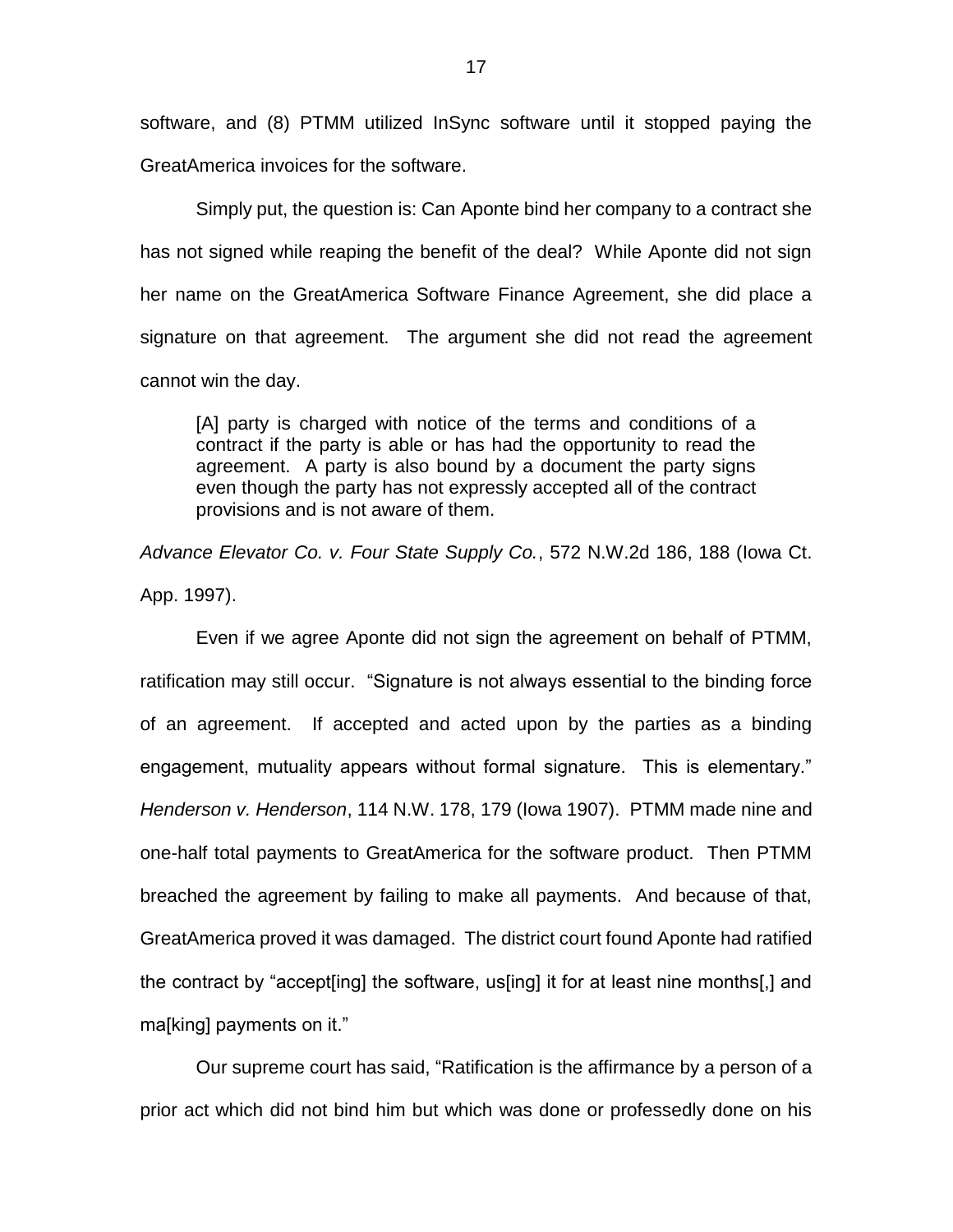account, whereby the act, as to some or all persons, is given effect as if originally authorized by him." *Abodeely v. Cavras,* 221 N.W.2d 494, 502 (Iowa 1974) (quoting Restatement (Second) of Agency § 82, at 210 (1958)). "There are two types of ratification: (1) ratification by the principal of the signature of an agent, and (2) ratification by an individual who had the power to avoid the contract but affirmed the contract." *Life Inv'rs Ins. Co. of Am. v. Estate of Corrado*, 838 N.W.2d 640, 645 (Iowa 2013). Whether the party "expressly or implicitly authorized a person to sign on his behalf is not a necessary fact to determine" ratification of a contract since a principal may ratify the act of an agent. *Id.* at 644. "In other words, if ratification exists a contract exists and the action is on the contract." *Id.* 

As the special concurrence points out, our case law on ratification offers no case directly on point. While I agree that the typical ratification case addresses whether a signing party is bound under a contract, I disagree that the same premise cannot apply under these unusual facts. The core of a ratification argument is that someone denies they signed or denies knowledge of the contract itself yet accepted the benefits of the contract. In my analysis of these undisputed facts, ratification occurred in this case. Many of our cases involve the first type of ratification—ratification by the principal of the signature of an agent. *See, e.g.*, *Mayrath Co. v. Helgeson*, 139 N.W.2d 303, 306–09 (Iowa 1966) (holding ratification occurred where corporation knew employee accepted settlement agreement and corporation accepted benefit of contract); *In re Johnson's Estate*, 232 N.W. 282, 286–88 (Iowa 1930) (holding ratification occurred where cashier of bank acted as agent for the bank).